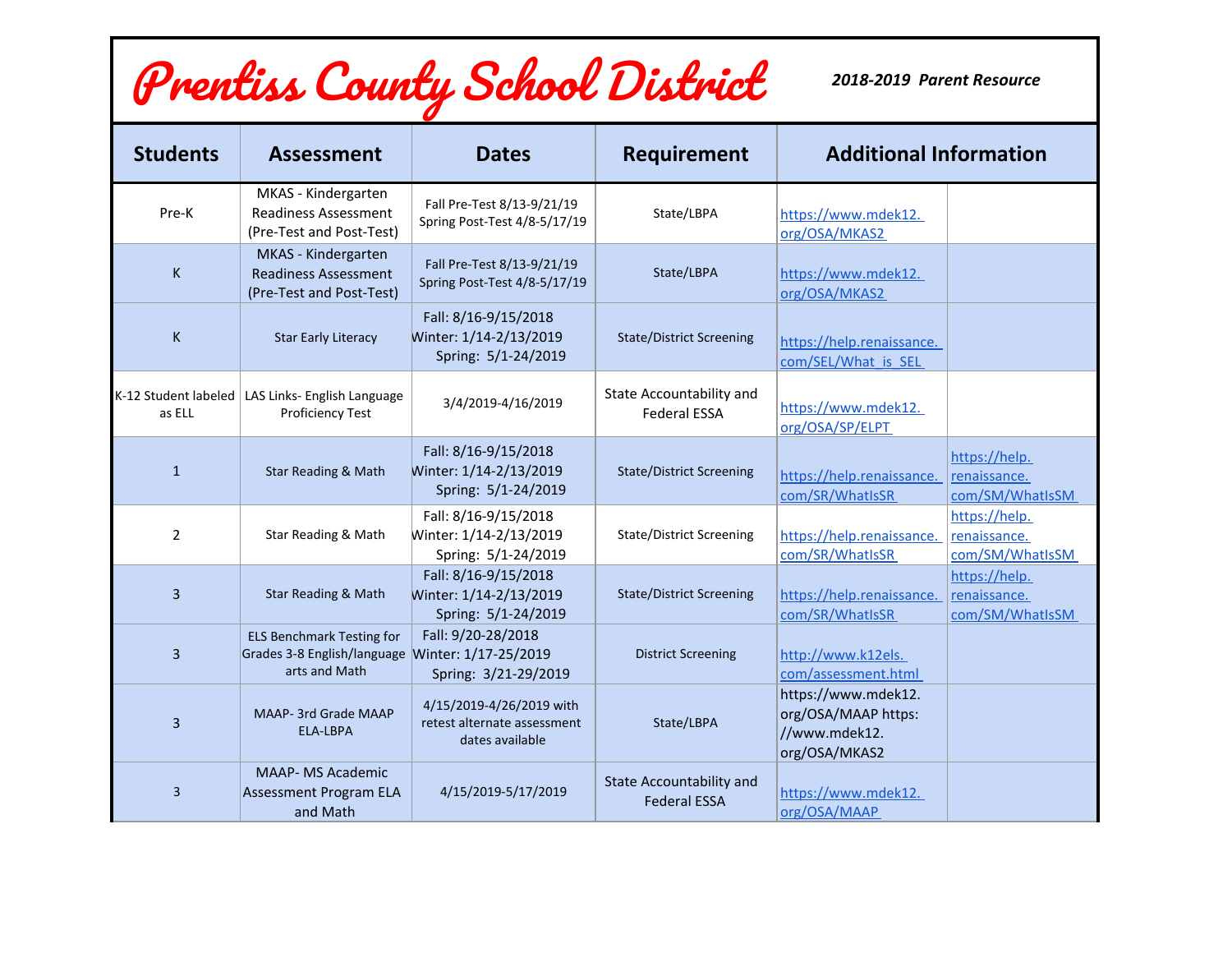| Certain 3-12<br>Grade SPED<br>students who<br>require alternate<br>assessment | MAAP-A- MS Academic<br>Assessment Program<br>Alternate for ELA, Math,<br>and Science                  | 3/18/2019-5/10/2019                                                                                  | State Accountability and<br><b>Federal ESSA</b>        | https://www.mdek12.<br>org/OSA/SP/MAAP-A                                    |
|-------------------------------------------------------------------------------|-------------------------------------------------------------------------------------------------------|------------------------------------------------------------------------------------------------------|--------------------------------------------------------|-----------------------------------------------------------------------------|
| 4                                                                             | <b>ELS Benchmark Testing for</b><br>Grades 3-8 English/language Winter: 1/17-25/2019<br>arts and Math | Fall: 9/20-28/2018<br>Spring: 3/21-29/2019                                                           | <b>District Screening</b>                              | http://www.k12els.<br>com/assessment.html                                   |
| 4                                                                             | <b>Cursive Handwriting</b><br>Assessment                                                              | 11/26-30/2018                                                                                        | <b>State Required</b>                                  | http://billstatus.ls.state.<br>ms.<br>us/2017/pdf/history/SB/<br>SB2273.xml |
| 4                                                                             | MAAP- MS Academic<br><b>Assessment Program ELA</b><br>and Math                                        | 4/15/2019-5/17/2019                                                                                  | State Accountability and<br><b>Federal ESSA</b>        | https://www.mdek12.<br>org/OSA/MAAP                                         |
| 5                                                                             | <b>ELS Benchmark Testing for</b><br>Grades 3-8 English/language Winter: 1/17-25/2019<br>arts and Math | Fall: 9/20-28/2018<br>Spring: 3/21-29/2019                                                           | <b>District Screening</b>                              | http://www.k12els.<br>com/assessment.html                                   |
| 5                                                                             | <b>ELS Benchmark Testing for</b><br>5th Science                                                       | all #1: 10/22-26/2018<br>Fall #2: 11/12-16/2018<br>Spring #1: 2/21-27/2019<br>Spring #2: 4/8-12/2019 | <b>District Screening</b>                              | http://www.k12els.<br>com/assessment.html                                   |
| 5                                                                             | <b>MAAP-SCI- MS Academic</b><br>Assessment Program for<br>Grades 5 and 8 Science                      | 4/15-5/17/2019                                                                                       | <b>State Accountability and</b><br><b>Federal ESSA</b> | https://www.mdek12.<br>org/OSA/MAAP                                         |
| 5                                                                             | <b>MAAP- MS Academic</b><br><b>Assessment Program ELA</b><br>and Math                                 | 4/15/2019-5/17/2019                                                                                  | <b>State Accountability and</b><br><b>Federal ESSA</b> | https://www.mdek12.<br>org/OSA/MAAP                                         |
| 6                                                                             | <b>ELS Benchmark Testing for</b><br>Grades 3-8 English/language Winter: 1/17-25/2019<br>arts and Math | Fall: 9/20-28/2018<br>Spring: 3/21-29/2019                                                           | <b>District Screening</b>                              | http://www.k12els.<br>com/assessment.html                                   |
| 6                                                                             | <b>MAAP- MS Academic</b><br><b>Assessment Program ELA</b><br>and Math                                 | 4/15/2019-5/17/2019                                                                                  | State Accountability and<br><b>Federal ESSA</b>        | https://www.mdek12.<br>org/OSA/MAAP                                         |
| 7                                                                             | <b>ELS Benchmark Testing for</b><br>Grades 3-8 English/language Winter: 1/17-25/2019<br>arts and Math | Fall: 9/20-28/2018<br>Spring: 3/21-29/2019                                                           | <b>District Screening</b>                              | http://www.k12els.<br>com/assessment.html                                   |
| $\overline{7}$                                                                | <b>MAAP- MS Academic</b><br><b>Assessment Program ELA</b><br>and Math                                 | 4/15/2019-5/17/2019                                                                                  | State Accountability and<br><b>Federal ESSA</b>        | https://www.mdek12.<br>org/OSA/MAAP                                         |
| 8                                                                             | <b>ELS Benchmark Testing for</b><br>Grades 3-8 English/language Winter: 1/17-25/2019<br>arts and Math | Fall: 9/20-28/2018<br>Spring: 3/21-29/2019                                                           | <b>District Screening</b>                              | http://www.k12els.<br>com/assessment.html                                   |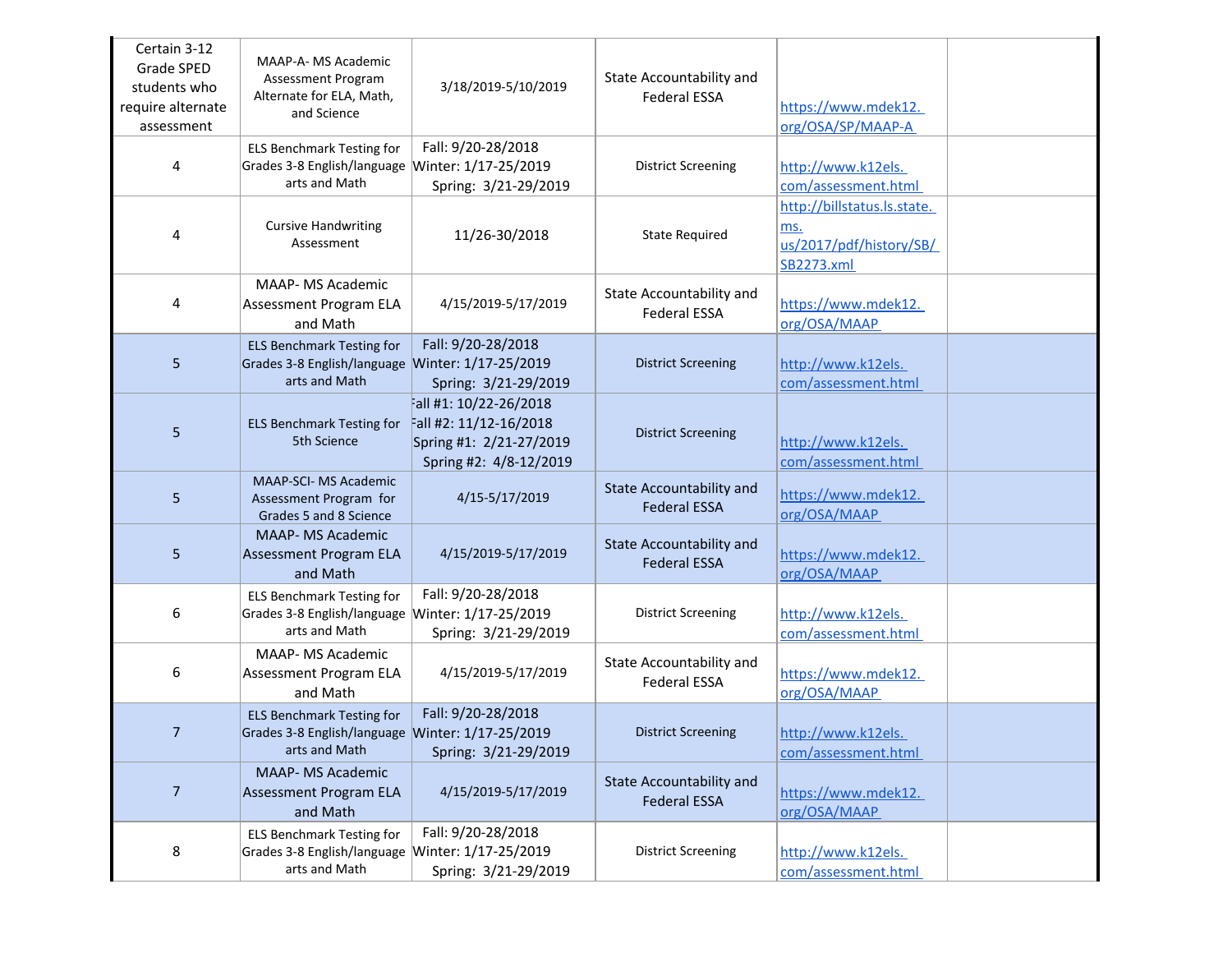| 8                                                     | <b>ELS Benchmark Testing for</b><br>8th Science                                             | all #1: 10/22-26/2018<br>Fall #2: 11/12-16/2018<br>Spring #1: 2/21-27/2019<br>Spring #2: 4/8-12/2019 | <b>District Screening</b>                              | http://www.k12els.<br>com/assessment.html |
|-------------------------------------------------------|---------------------------------------------------------------------------------------------|------------------------------------------------------------------------------------------------------|--------------------------------------------------------|-------------------------------------------|
| 8                                                     | MAAP-SCI- MS Academic<br>Assessment Program for<br>Grades 5 and 8 Science                   | 4/15-5/17/2019                                                                                       | <b>State Accountability and</b><br><b>Federal ESSA</b> | https://www.mdek12.<br>org/OSA/MAAP       |
| 8                                                     | <b>MAAP- MS Academic</b><br>Assessment Program ELA<br>and Math                              | 4/15/2019-5/17/2019                                                                                  | State Accountability and<br><b>Federal ESSA</b>        | https://www.mdek12.<br>org/OSA/MAAP       |
| Foundations to Alg<br>& Algebra 1                     | <b>ELS Benchmark Testing for</b><br>Algebra 1                                               | Fall: 9/20-28/2018<br>Winter: 1/17-25/2019<br>Spring: 3/21-29/2019                                   | <b>District Screening</b>                              | http://www.k12els.<br>com/assessment.html |
| Algebra 1                                             | <b>MAAP- MS Academic</b><br>Assessment Program ELA<br>and Math                              | <b>Fall Administration</b><br>11/26/2018-12/14/2018                                                  | <b>State Accountability and</b><br><b>Federal ESSA</b> | https://www.mdek12.<br>org/OSA/MAAP       |
| Biology 1                                             | <b>ELS Benchmark Testing for</b><br>Biology 1                                               | Fall #1: 9/20-28/2018<br>Fall #2: 11/12-16/2018<br>Spring #1: 2/21-27/2019<br>Spring #2: 4/8-12/2019 | <b>District Screening</b>                              | http://www.k12els.<br>com/assessment.html |
| Biology 1                                             | MAAP- MS Academic<br>Assessment Program End of<br>Course Biology I and US<br>History        | <b>Fall Administration</b><br>11/26/2018-12/14/2018                                                  | State Accountability and<br><b>Federal ESSA</b>        | https://www.mdek12.<br>org/OSA/MAAP       |
| English 2                                             | <b>ELS Benchmark Testing for</b><br>English 2                                               | Fall #1: 9/20-28/2018<br>Fall #2: 11/12-16/2018<br>Spring #1: 2/21-27/2019<br>Spring #2: 4/8-12/2019 | <b>District Screening</b>                              | http://www.k12els.<br>com/assessment.html |
| English 2                                             | <b>MAAP- MS Academic</b><br>Assessment Program ELA<br>and Math                              | <b>Spring Administration</b><br>4/15/2019-5/17/2019                                                  | <b>State Accountability and</b><br><b>Federal ESSA</b> | https://www.mdek12.<br>org/OSA/MAAP       |
| 11                                                    | <b>ACT-American College Test</b>                                                            | 2/20/2019 w/makeup dates<br>available                                                                | State Accountability and<br><b>Federal ESSA</b>        | https://www.mdek12.<br>org/OSA/ACT        |
| <b>US History</b>                                     | <b>ELS Benchmark Testing for</b><br><b>US History</b>                                       | Fall #1: 9/20-28/2018<br>Fall #2: 11/12-16/2018<br>Spring #1: 2/21-27/2019<br>Spring #2: 4/8-12/2019 | <b>District Screening</b>                              | http://www.k12els.<br>com/assessment.html |
| <b>US History</b>                                     | <b>MAAP- MS Academic</b><br>Assessment Program End of<br>Course Biology I and US<br>History | <b>Spring Administration</b><br>4/15/2019-5/17/2019                                                  | <b>State Accountability and</b><br><b>Federal ESSA</b> | https://www.mdek12.<br>org/OSA/MAAP       |
| <b>Secondary Students</b><br>in Vocational<br>Courses | <b>CPAS3- MS Career Planning</b><br>Assessment System, Third<br>Edition                     | Fall Administration<br>11/12/2018-11/15/2018                                                         | <b>State Accountability</b>                            | http://www.mdek12.<br>org/CTE/Assessment  |